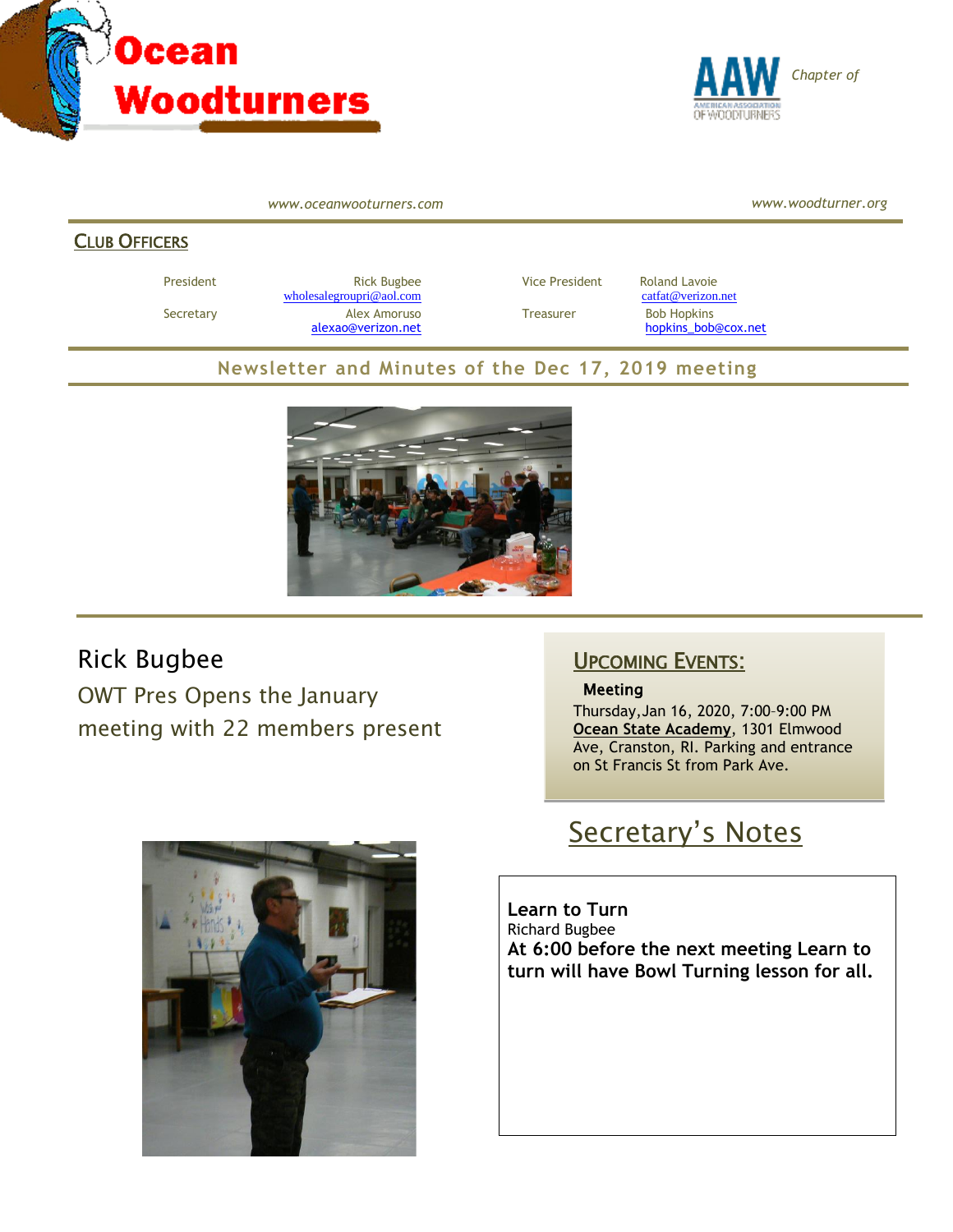Ocean Woodturners <sub>= +</sub> 2019 DEMO

No demo.

We made pens to donate to Veteran's. With Help from The Davis Ville Middle School we donated 150 pens.

## Meeting Minutes

| Rick opened the meeting with 22 members |                    |           |  |  |
|-----------------------------------------|--------------------|-----------|--|--|
| Treasurer's Report                      | Gen Tres \$2401.15 |           |  |  |
|                                         | Cam Fund \$585.49  |           |  |  |
|                                         | Total              | \$2986.64 |  |  |

| <b>Committee Reports.</b>     |           |
|-------------------------------|-----------|
| <b>Program Committee:</b>     | No report |
| <b>Outreach Committee:</b>    | No report |
| <b>Fundraising Committee:</b> | No report |

Turn and Learn -  $6 - 7$  before next meeting

#### **Officers vote**

| <b>Rick Bugbee Pres</b>        |             |               |
|--------------------------------|-------------|---------------|
| <b>Roland Lavoie Vice Pres</b> |             |               |
| <b>Mike Cotton</b>             | <b>Sec</b>  | (New Officer) |
| <b>Bob Hopkins</b>             | <b>Tres</b> |               |

## Treasures notes

#### Bob Hopkins

You can pay your dues directly from the website at <http://www.oceanwoodturners.com/dues.cfm>

Dues: Club dues are \$25 annually. For members who wish to have a printed Newsletter mailed to them monthly, there is an annual charge of \$5 to cover postage, payable with club dues.

All payments should be mailed to:

Bob Hopkins, 48 Tilbury Drive, Bristol, RI 02809 Anyone interested in helping out at WATER FIRE call Bob

# Show and Tell





Roland shows us his Ornament made of a Beautifully colored Shell.

Bob Hopkins displaies his Santa ornament,